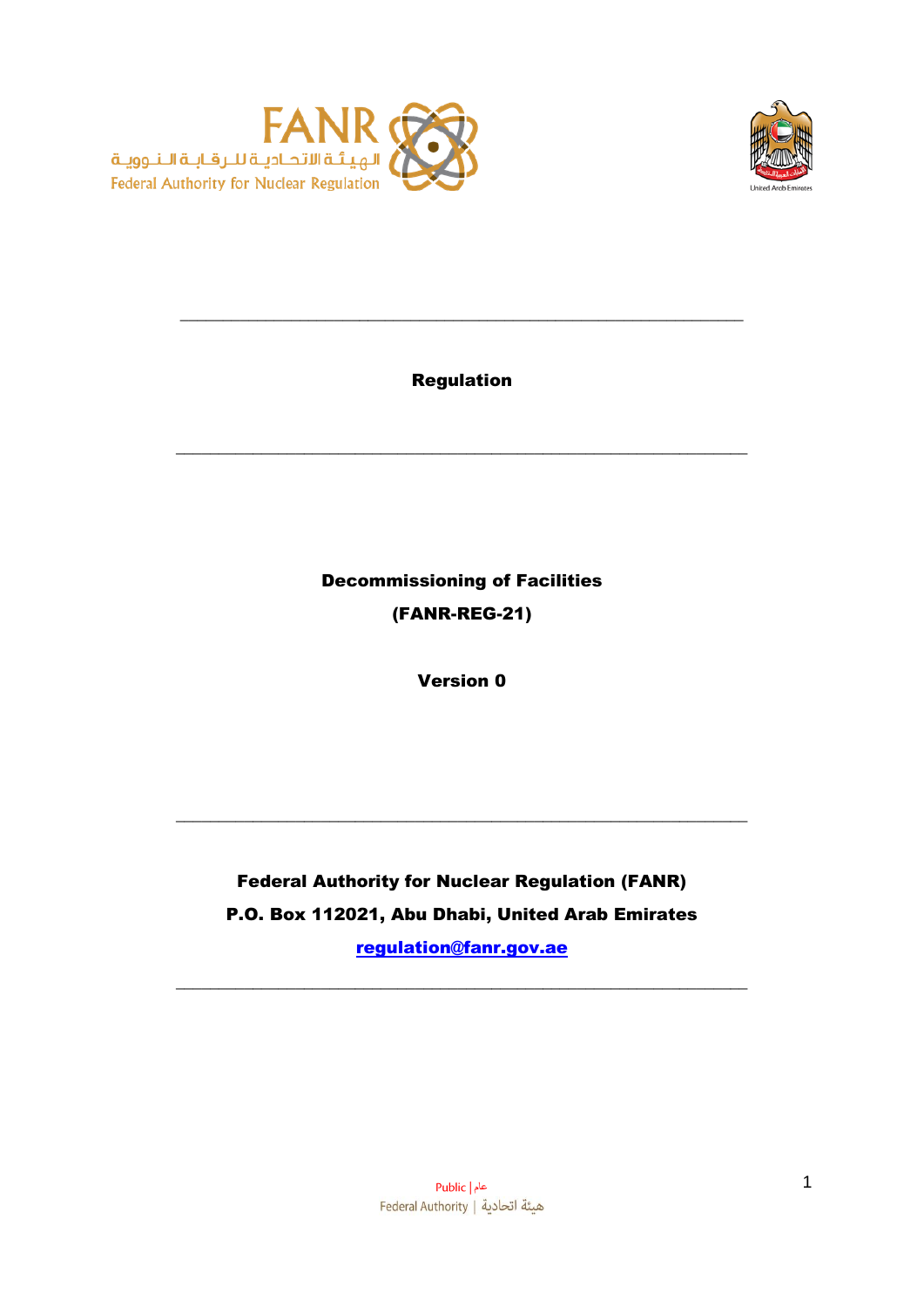# **Contents**

| Responsibilities of the Holder of a Licence for Operation of a Facility7 |  |
|--------------------------------------------------------------------------|--|
|                                                                          |  |
| Planning of Decommissioning during the Lifetime of the Facility 8        |  |
|                                                                          |  |
|                                                                          |  |
|                                                                          |  |
|                                                                          |  |
|                                                                          |  |
|                                                                          |  |
|                                                                          |  |
|                                                                          |  |
| Completion of Decommissioning Actions and Termination of the Licence for |  |
| Radiological Criteria for Decommissioning Licence Termination 16         |  |
|                                                                          |  |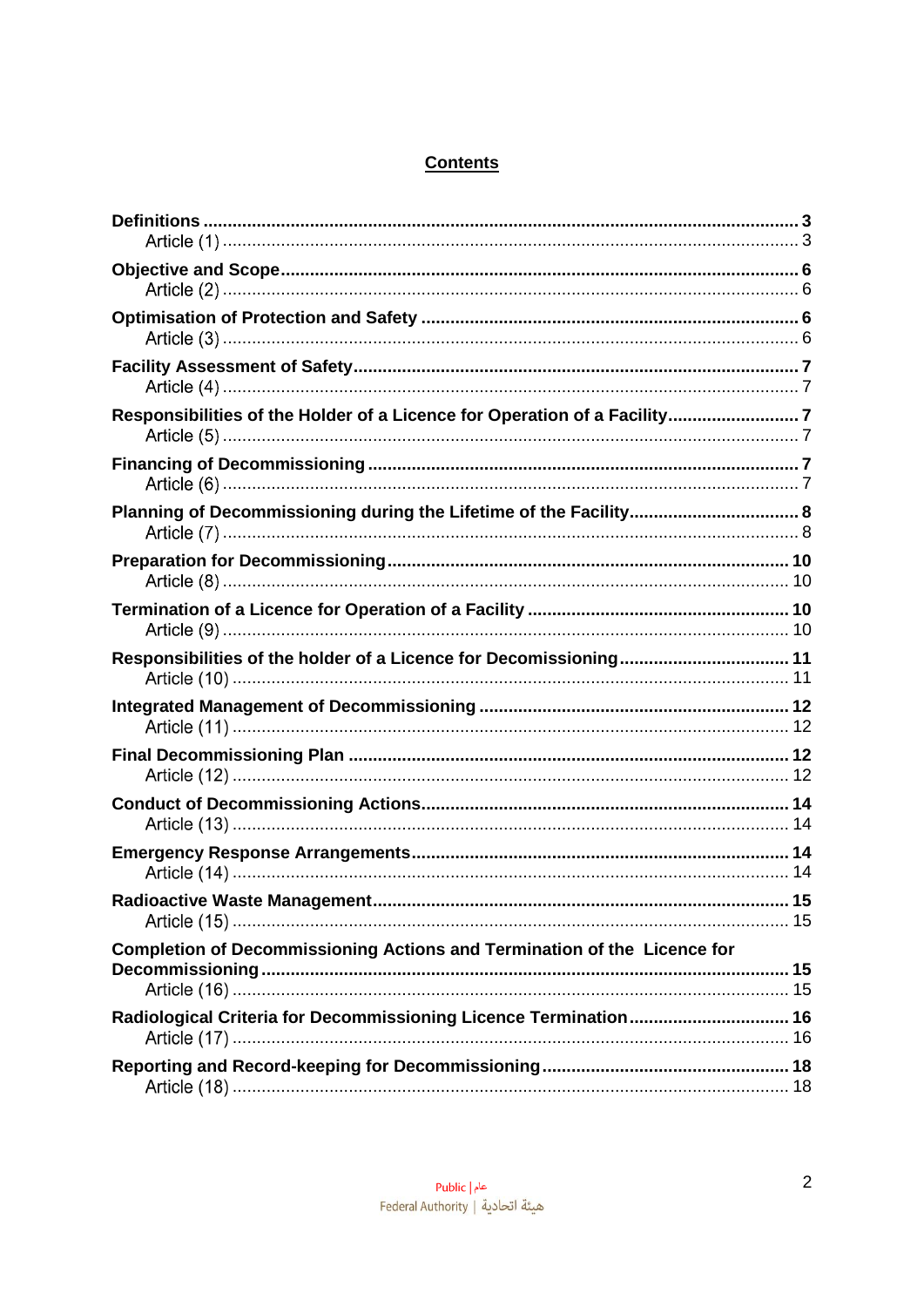#### **Definitions**

#### Article (1)

<span id="page-2-1"></span><span id="page-2-0"></span>For purposes of this regulation, the following terms shall have the meanings set forth below. Other capitalised terms used but not defined herein shall have the meaning ascribed to them in Article 1 of the Federal Law by Decree No. 6 of 2009 Concerning the Peaceful Uses of Nuclear Energy (i.e. the Law):

| As Low As Reasonably<br><b>Achievable (ALARA)</b> | This term is frequently referred to by its acronym ALARA and<br>stands for the International Commission on Radiological<br>Protection (ICRP) recommendation on the optimisation of<br>Radiation Protection, namely that radiation Doses be kept as<br>low as reasonably achievable, social and economic<br>considerations being taken into account.                                                                                                                                                                                                                                                                                                                                          |
|---------------------------------------------------|----------------------------------------------------------------------------------------------------------------------------------------------------------------------------------------------------------------------------------------------------------------------------------------------------------------------------------------------------------------------------------------------------------------------------------------------------------------------------------------------------------------------------------------------------------------------------------------------------------------------------------------------------------------------------------------------|
| <b>Dose Constraint</b>                            | A prospective and source-related restriction on the individual<br>Dose from a Radiation Source, which provides a basic level<br>of protection for the most highly exposed individuals from a<br>Radiation Source, and serves as an upper bound on the<br>Dose in optimisation of protection for that Radiation Source.<br>For Occupational Exposures, the Dose Constraint is a value<br>of individual Dose used to limit the range of options<br>considered in the process of optimisation. For Public<br>Exposure, the Dose Constraint is an upper bound on the<br>annual Doses that members of the public should receive from<br>the planned Operation of any controlled Radiation Source. |
| <b>Deferred Dismantling</b>                       | After removal of the Nuclear Fuel from the Facility (for<br>nuclear installations), all or part of a Facility containing<br>Radioactive Material is either processed or placed in such a<br>state that it can be put in safe Storage and the Facility<br>maintained until it is subsequently decontaminated and/ or<br>dismantled. Deferred Dismantling may involve early<br>dismantling of some parts of the Facility and early processing<br>of some Radioactive Material and its removal from the<br>Facility, as preparatory steps for safe Storage of the<br>remaining parts of the Facility.                                                                                           |

The quantity  $E$  defined as a summation of the tissue Equivalent Doses, which is each multiplied by the appropriate tissue weighting factor where *H<sup>T</sup>* is the Equivalent Dose in tissue  $T$  and  $W_T$  is the Tissue Weighting The quantity E defined as a summa<br>Equivalent Doses, which is each rappropriate tissue weighting factor is<br>Equivalent Dose in tissue T and  $w_T$  is the<br>Factor for tissue T . **Factor for tissue T.** 

$$
E = \sum_{T} w_{T} \cdot H_{T}
$$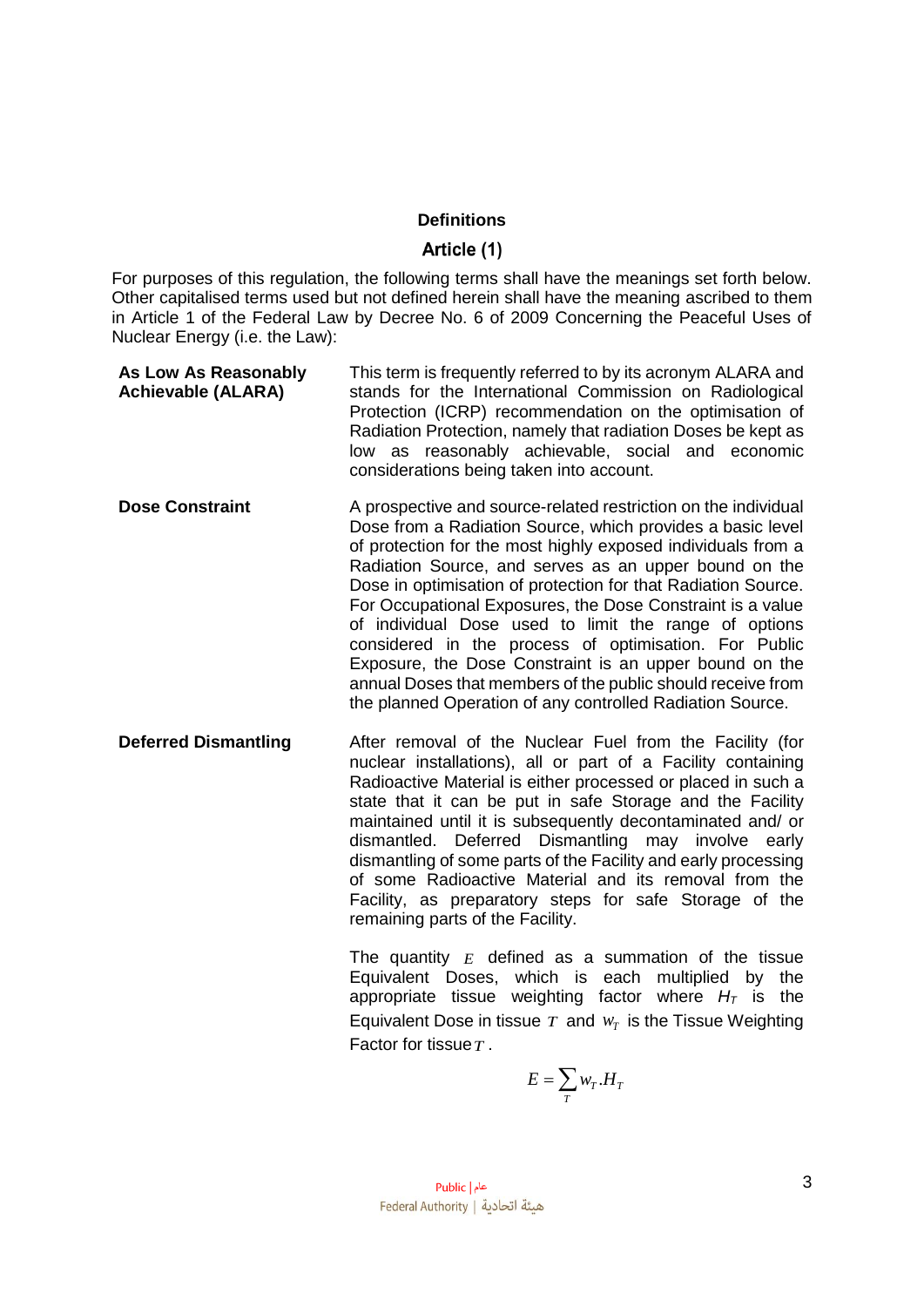$$
E = \sum_{T} w_T \sum_{R} w_R . D_{T,R}
$$

**Equivalent Dose** The quantity  $H_{T,R}$ , defined as where  $D_{T,R}$  is the Absorbed Dose delivered by radiation type R averaged over a tissue or organ  $T$  and  $w_R$  is the Radiation Weighting Factor for radiation type R:

$$
H_{T,R} = w_R.D_{T,R}
$$

When the radiation field is composed of different radiation types with different values of  $w_R$  the Equivalent Dose is:

$$
H_T = \sum_R w_R . D_{T,R}
$$

- **Immediate Dismantling** Decommissioning actions begin shortly after the permanent shut-down. Equipment, Structures, Systems and Components of a Facility containing Radioactive Material are removed and/ or decontaminated to a level that permits the Facility to be released from Regulatory Control for unrestricted use, or released with restrictions on its future use.
- **Institutional Control Control Control of a Radioactive Waste site by an Authority or** institution designated under the laws of the State. This control may be active or passive and may be a factor in the Design of a Nuclear Facility. Most commonly used to describe controls over a repository after Closure or a Facility undergoing Decommissioning. Also refers to the controls placed on a site that has been released from Regulatory Control under the condition of observing specified restrictions on its future use to ensure that these restrictions are met.
- **Naturally Occurring Radioactive Material (NORM)** Radioactive Material containing no significant amounts of radionuclides other than naturally occurring radionuclides.

**Optimisation of Protection and Safety**  The process of determining what level of protection and Safety makes exposures, and the probability and magnitude of potential exposures are "as low as reasonably achievable" (ALARA), economic and social factors being taken into account, as required by the International Commission on Radiological Protection System of Radiological Protection. Optimise, Optimised and Optimising shall be construed accordingly.

**Radiation Weighting Factor** The number by which the absorbed Dose in a tissue is multiplied to reflect the relative biological effectiveness of the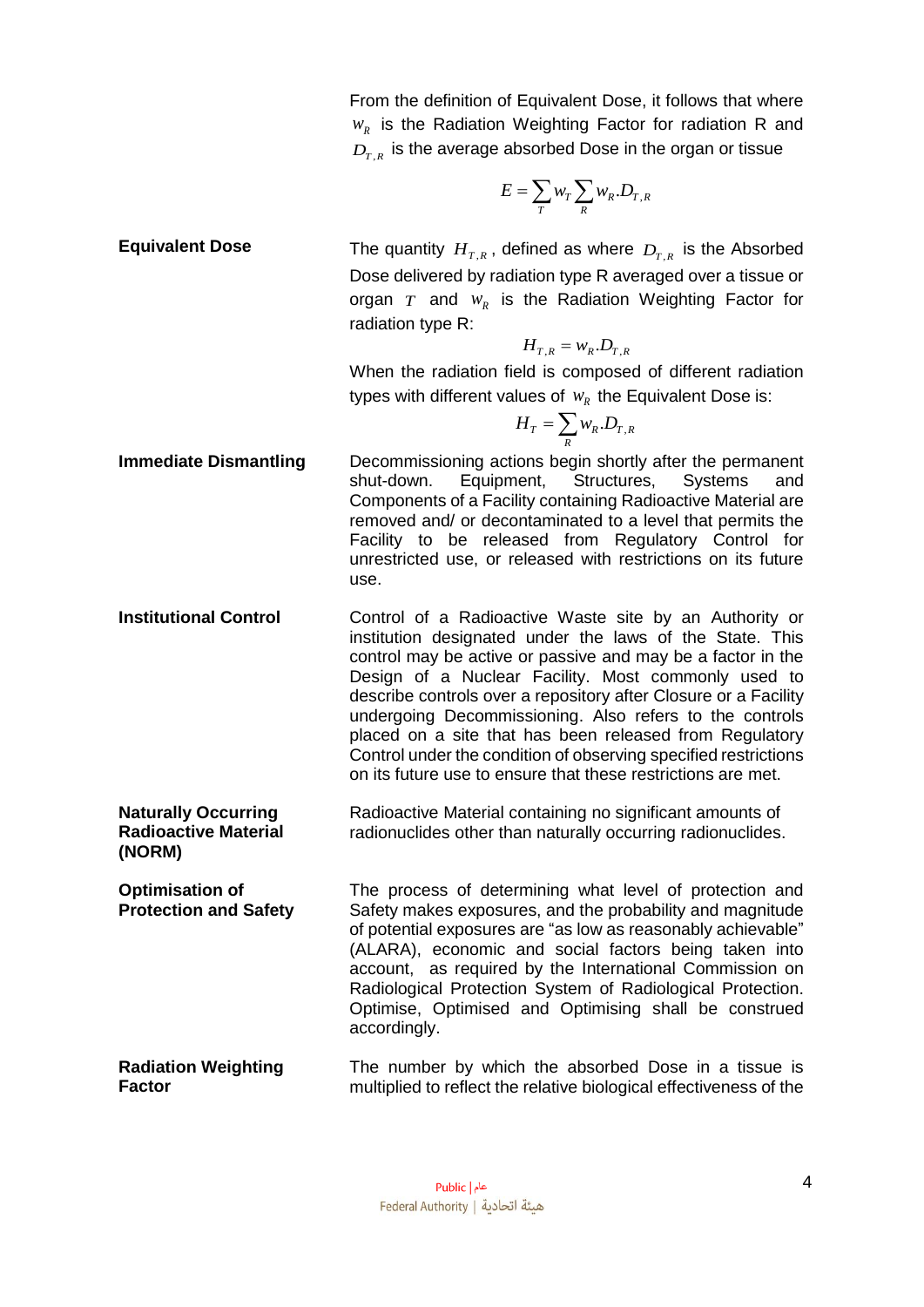radiation in inducing stochastic effects at low Doses, the result being the Equivalent Dose. The Radiation Weighting Factors published in The 1990 Recommendations of the International Commission on Radiological Protection (ICRP 60) shall be applied until the Authority determines that the revised Radiation Weighting Factors published in The 2007 Recommendations of the International Commission on Radiological Protection (ICRP 103) shall be applied. **Representative Person** An individual receiving a Dose that is representative of more highly-exposed individuals in the population. **Safety Analysis Report (SAR)** The detailed demonstration of the Safety, security and safeguards of a Nuclear Facility presented in the form of an integrated report that presents the necessary and sufficient information in support of the Licence application for authorisation of the Regulated Activity requested. **Structures, Systems and Components (SSCs)** A general term encompassing all the elements of a Facility or Activity, which contributes to protection and Safety except human factors. Structures are the passive elements such as building vessels and shielding. A System comprises several components assembled in such a way as to perform a specific active function and a Component is a discrete element of a system. **Tissue Weighting Factor** The multiplier of the Equivalent Dose to a tissue or organ used for Radiation Protection purposes to account for the different sensitivities of different organs and tissues to the induction of stochastic effects of radiation. The Tissue Weighting Factors published in The 1990 Recommendations of the International Commission on Radiological Protection (ICRP 60) shall be applied until the Authority determines that the revised Tissue Weighting Factors published in The 2007 Recommendations of the International Commission on Radiological Protection (ICRP

103) shall be applied.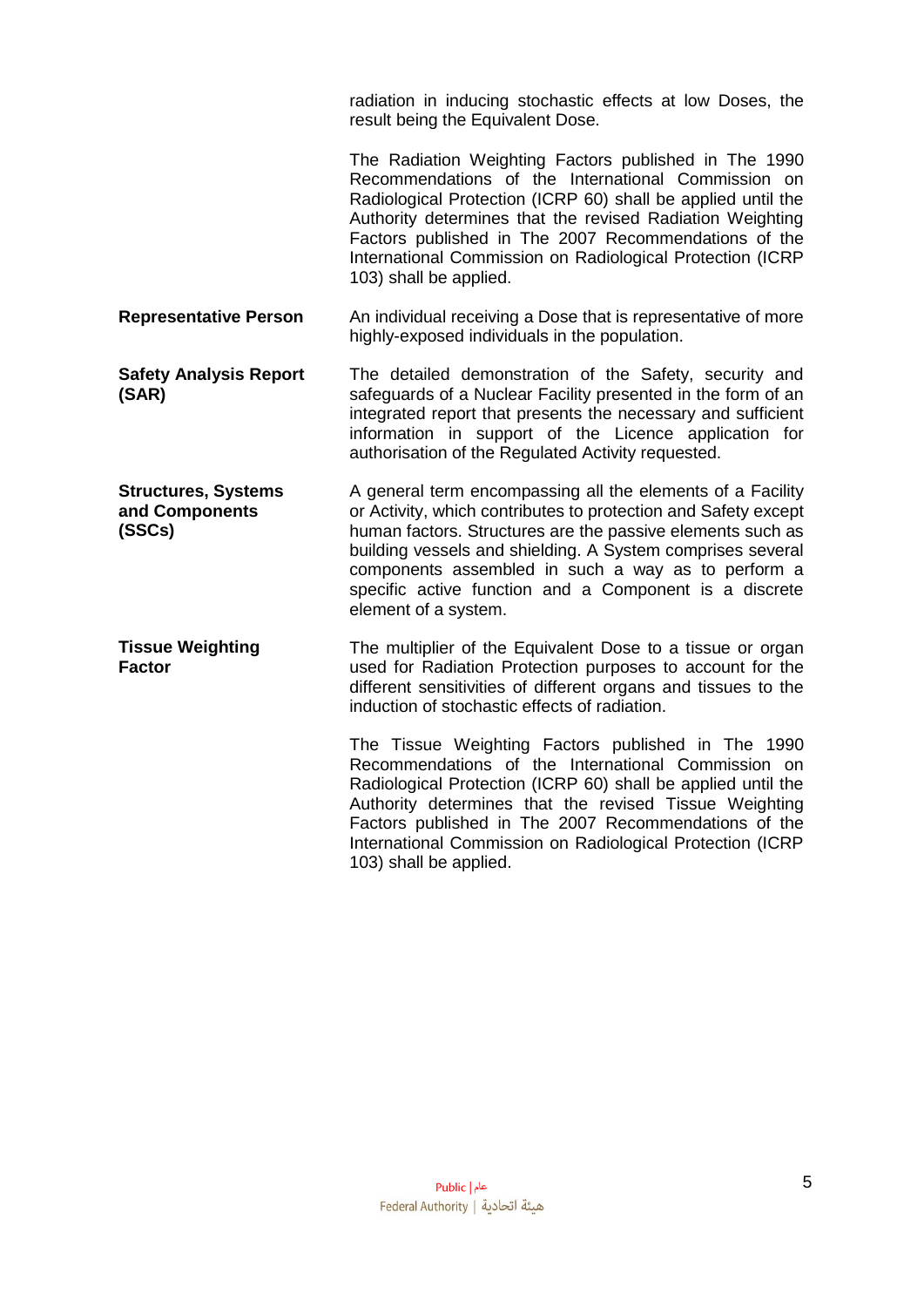## <span id="page-5-0"></span>**Objective and Scope**

#### Article (2)

- <span id="page-5-1"></span>1. The objective of this regulation is to establish the Safety requirements for all aspects of planned Facility Decommissioning from the planning, siting and Design of a Facility to the termination of the Licence. This regulation applies to holders of a Licence for Construction for a Facility or Licence for Operation of a Facility and/ or a Licence for Decommissioning issued by the Authority for a Nuclear Facility or other Facility (hereafter a Facility is referring to a Nuclear Facility and other Facility). The requirements of this regulation shall be considered in conjunction with the requirements from other applicable regulations issued by the Authority pursuant to the Law.
- 2. The clean-up of the areas of land that have become radiologically contaminated during the Operation of a Facility is included as part of the Decommissioning of the Facility.
- 3. This regulation does not apply to Radioactive Waste Management Facilities or Disposal facilities for Naturally Occurring Radioactive Material (NORM) or for waste from oil and gas processing, but does apply to Facilities designed to process NORM waste. The requirements for the Decommissioning of supporting buildings and services of such facilities can also be found in this regulation.
- 4. Security and safeguards aspects have to be considered during Decommissioning, but are outside the scope of this regulation. The security of Radioactive Material shall be controlled in accordance with FANR Regulation on Physical Protection for Nuclear Materials and Nuclear Facilities (FANR-REG-08) and FANR Regulation on Security of Radioactive Sources (FANR-REG-23). Nuclear material accountability and control (NMAC) shall be controlled in accordance with FANR Regulation for the System of Accounting for and Control of Nuclear Material and Application of Additional Protocol (FANR-REG-10).

#### **Optimisation of Protection and Safety**

#### Article (3)

- <span id="page-5-3"></span><span id="page-5-2"></span>1. The Dose limits for the exposure of workers and members of the public shall be applied during Decommissioning in accordance with FANR Regulation for Radiation Dose Limits and Optimisation of Radiation Protection for Nuclear Facilities (FANR-REG-04) or FANR Regulation for Basic Safety Standards for Facilities and Activities involving Ionising Radiation other than in Nuclear Facilities (FANR-REG-24), as applicable. The Radiation Protection of persons who are exposed to radiation as a result of actions related to Decommissioning shall be optimised with due regard to the relevant Dose constraints.
- 2. In addition to provisions to protect against exposure during planned activities, provisions shall be made during Decommissioning for protection against, and for reduction of, exposure due to an incident. However, if an incident or a particular situation is of such a nature as to warrant remediation or to require confinement of releases of Radioactive Material under Emergency conditions, the Licensee shall submit to the Authority its remediation plan or confinement plan, if applicable, for releases of Radioactive Material after Emergency conditions.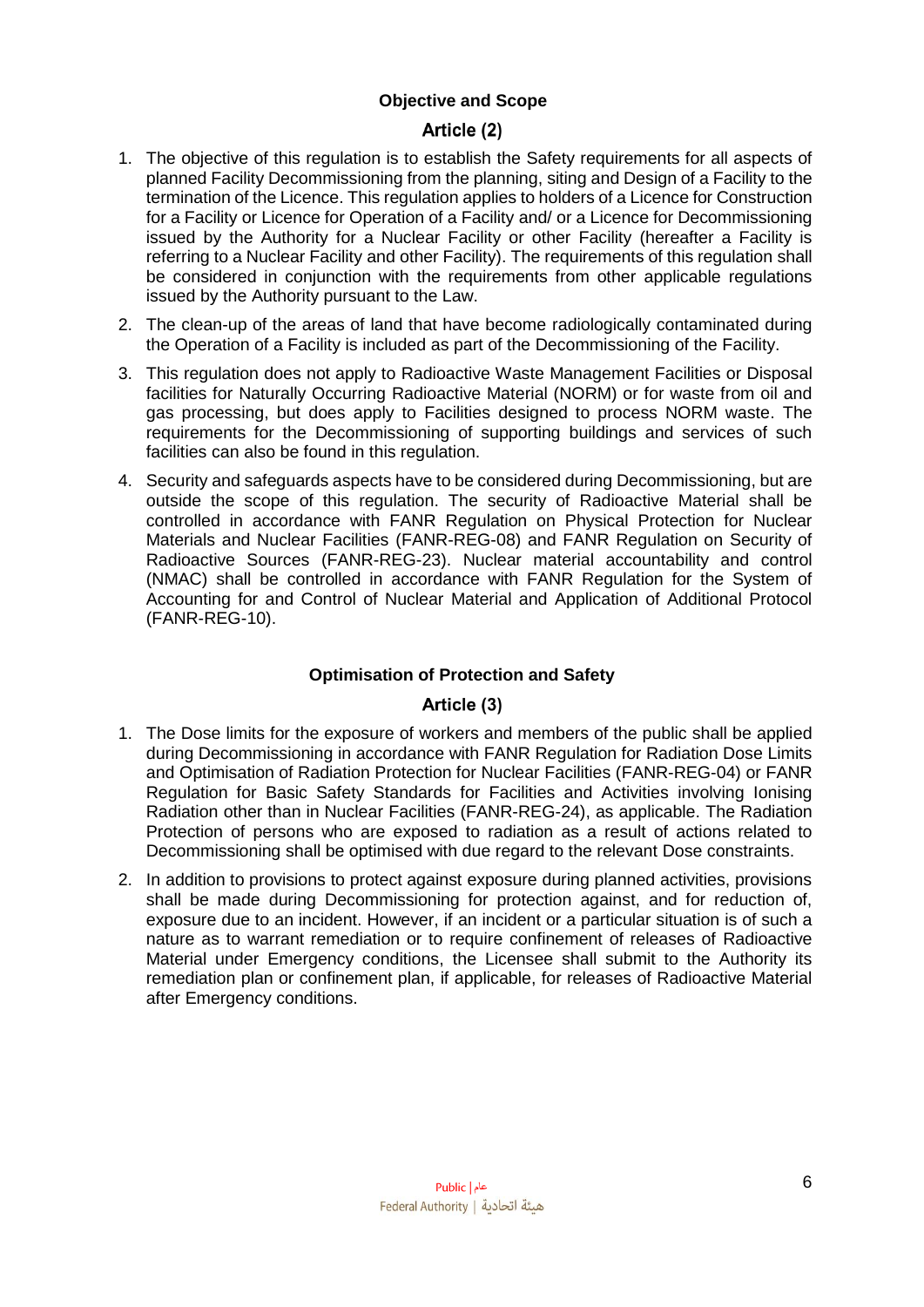# **Facility Assessment of Safety**

#### Article (4)

- <span id="page-6-1"></span><span id="page-6-0"></span>1. A graded approach shall be applied in all aspects of Decommissioning to determine the scope and level of detail for any particular Facility consistent with the magnitude of the possible Radiation risks arising from the Decommissioning.
- 2. The type of information and the level of detail in the Decommissioning plans and supporting documents including the Safety Assessments shall be commensurate with the type, scale, complexity, status and stage in the lifetime of the Facility and with the hazards associated with the Decommissioning of the Facility.
- <span id="page-6-2"></span>3. The final Decommissioning plan shall be supported by a Safety Assessment addressing the planned Decommissioning actions and incidents including Accidents that may occur or situations that may arise during Decommissioning.

#### **Responsibilities of the Holder of a Licence for Operation of a Facility**

# Article (5)

- <span id="page-6-3"></span>1. The holder of a Licence for Operation of a Facility shall plan for Decommissioning in compliance with the Licence conditions and with the requirements derived from applicable regulations issued by the Authority pursuant to the Law. The holder of a Licence for Operation of a Facility shall be responsible for all aspects of Safety, Radiation Protection and environmental protection during Operation.
- 2. The responsibilities of the holder of a Licence for Operation of a Facility shall include:
	- a) Selecting a Decommissioning strategy as the basis for preparing and maintaining a Decommissioning plan (the initial and updated Decommissioning plan) throughout the lifetime of the Facility;
	- b) Preparing and submitting an initial Decommissioning plan and its updates for review by the Authority;
	- Estimating the cost of Decommissioning actions and providing financial assurances and resources to cover the costs associated with safe Decommissioning including management of the resulting Radioactive Waste;
	- Notifying the Authority prior to permanent shut-down of the Facility in accordance with Article 9 of this regulation;
	- Ensuring that the Facility is maintained in a safe configuration during the period of transition following permanent shut-down until the approval of the final Decommissioning plan and issuance of a Licence for Decommissioning by the Authority.
	- f) Retaining records and submitting reports as required by the Authority.

# **Financing of Decommissioning**

# Article (6)

<span id="page-6-5"></span><span id="page-6-4"></span>1. For an application for a Licence for Operation of a Facility, a report shall be provided to the Authority with information indicating how reasonable assurance will be provided that funds will be available to decommission the Facility.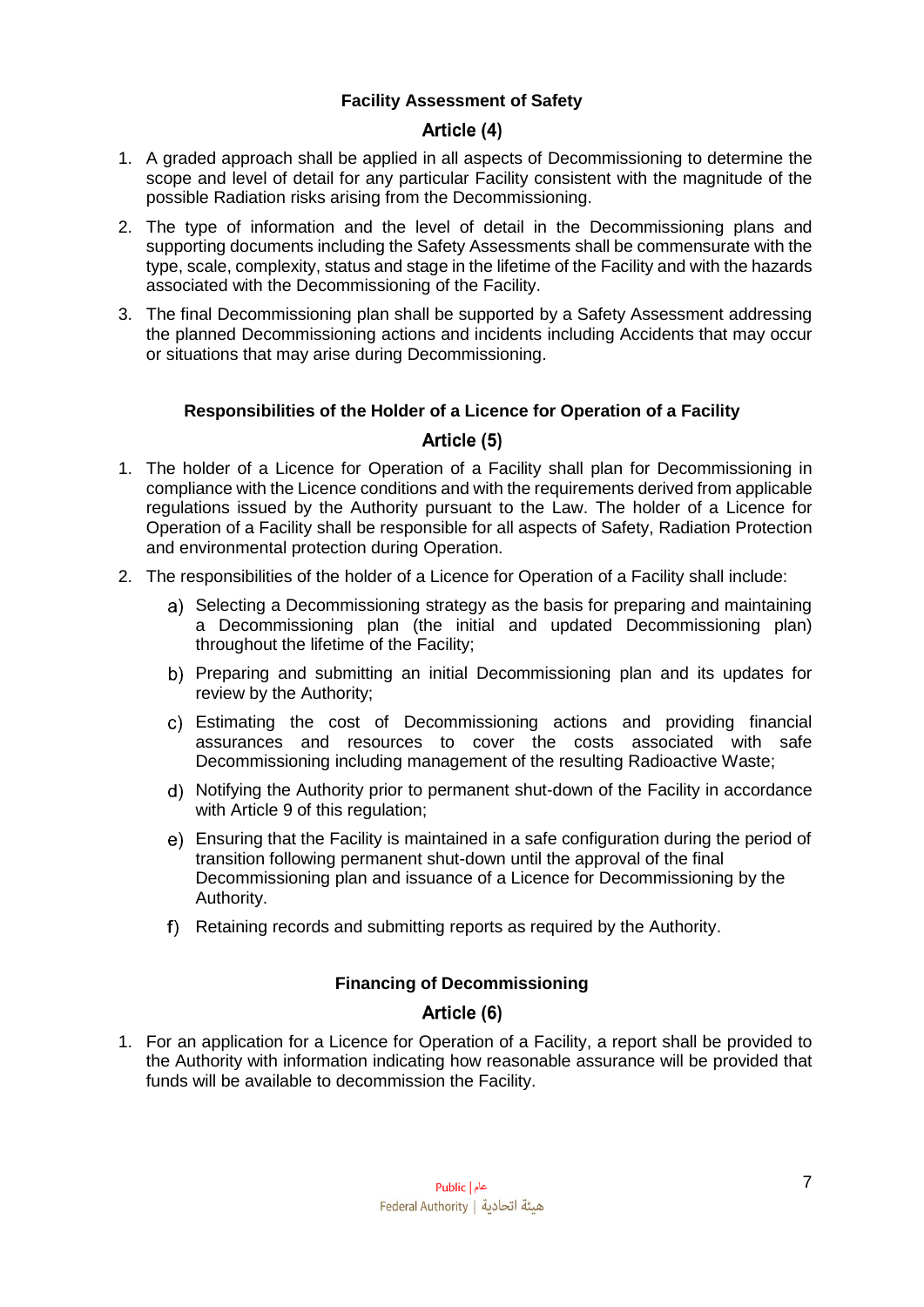- 2. Each Licence applicant or holder of a Licence for Operation of a Facility shall submit a Decommissioning report that:
	- Contains a cost estimate for Decommissioning the Facility;
	- b) Indicates which method or methods will be used to provide funds for Decommissioning; and
	- Provides a description of the means of adjusting the cost estimate periodically over the life of the Facility.
- 3. Adequate financial resources to cover the costs associated with safe Decommissioning including management of the resulting waste shall be available when necessary.
- 4. The cost estimate for Decommissioning shall be updated on the basis of the periodic update of the initial Decommissioning plan or on the basis of the final Decommissioning plan. The mechanism used to provide financial assurance shall be consistent with the cost estimate for the Facility and shall be changed if necessary.
- 5. If financial assurance for the Decommissioning of an existing Facility has not yet been obtained, adequate financial resources shall be put into place as soon as possible. Approval of a renewal or extension of a Licence for Operation of a Facility shall include provisions for financial assurance.
- 6. In the event of a sudden shut-down of the Facility, provisions shall be put into place to enable use of the financial resources for Decommissioning when they are needed.
- 7. If the decommissioned Facility is to be released from Regulatory Control with restrictions on its future use, financial assurances shall be such that financial resources are available for monitoring, surveillance and control of the Facility (including Institutional Control) throughout the necessary time period.
- 8. For Decommissioning activities that delay completion of Decommissioning by including a period of Storage or surveillance, the holder of a Licence for Operation of a Facility shall provide a means of adjusting cost estimates and associated funding levels over the Storage or surveillance period.
- 9. The holder of a Licence for Operation of a Facility shall pay fees into the Decommissioning Trust Fund, pursuant to the Law, to cover:
	- Costs for the Construction, Operation and Closure of a Radioactive Waste Management Facility including costs for any research and development activities essential for this purpose;
	- b) Costs for Decommissioning of the Nuclear Facility;
	- Costs for regulatory oversight of the Activities referred to in Article 6, paragraphs 9(a) and 9(b) of this regulation; and
	- Costs for the management of the Decommissioning Trust Fund.

# **Planning of Decommissioning during the Lifetime of the Facility**

# Article (7)

<span id="page-7-1"></span><span id="page-7-0"></span>1. The holder of a Licence for Operation of a Facility shall prepare a Decommissioning plan and shall maintain it throughout the lifetime of the Facility according to the requirements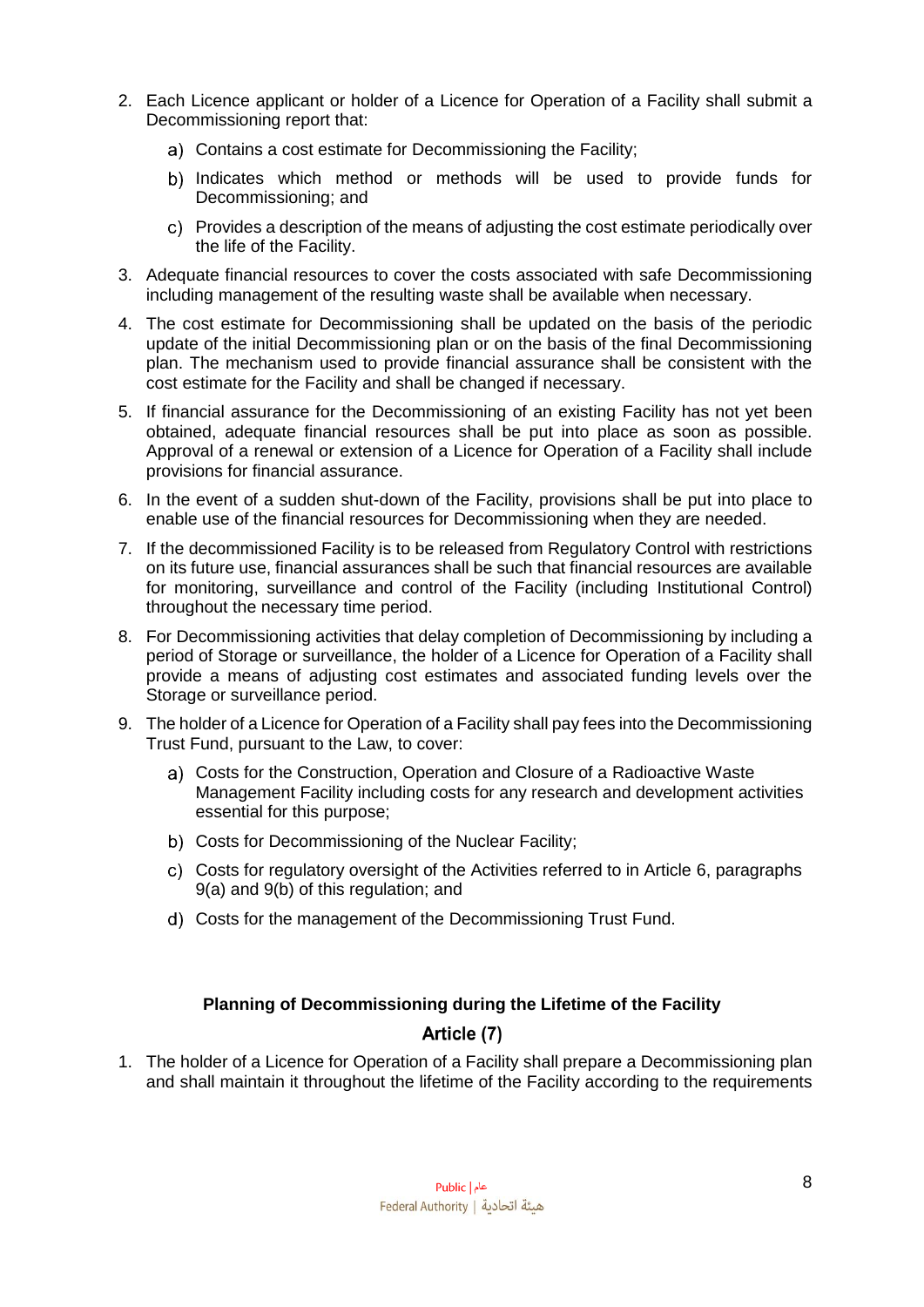of the Authority in order to show that Decommissioning can be accomplished safely to meet the defined end state.

- 2. The holder of a Licence for Operation of a Facility shall take Decommissioning into account in the siting, Design, Construction, Commissioning and Operation of the Facility including features to facilitate Decommissioning, maintenance of records of the Facility, and consideration of physical and procedural methods to limit radiological contamination and/ or activation.
- 3. At the siting stage, a background survey of the site including information on radiological conditions shall be performed prior to the Construction of a new Facility and the baseline data shall be updated prior to its Commissioning. This information shall be used to determine background radiological conditions. For those Facilities for which no such background survey has been made in the past, data from analogous and undisturbed areas with similar characteristics shall be used instead of pre-operational baseline data.
- 4. For a new Facility, planning of Decommissioning shall begin early in the Design stage and shall continue until the Licence for Decommissioning has been terminated.
- 5. The Licence applicant shall prepare an initial Decommissioning plan and submit it to the Authority along with the Licence application to operate the Facility. This initial Decommissioning plan is required in order to identify Decommissioning options to demonstrate the feasibility of Decommissioning, to ensure that sufficient financial resources will be available for Decommissioning, and to identify categories and estimate quantities of waste that will be generated during Decommissioning.
- 6. The initial Decommissioning plan shall be updated by the holder of a Licence for Operation of a Facility and shall be reviewed by the Authority periodically at least every three years unless otherwise required by the Authority or when specific circumstances warrant or when changes in an operational process require significant changes to the plan. The initial Decommissioning plan shall be updated as necessary in the light of relevant operational experience gained, available lessons learnt from the Decommissioning of similar facilities, new or revised Safety requirements, or technological developments relevant to the selected Decommissioning strategy. If an Accident occurs or a situation arises with consequences relevant for Decommissioning, the initial Decommissioning plan shall be updated by the holder of a Licence for Operation of a Facility as soon as possible and shall be reviewed by the Authority.
- 7. For existing Facilities where there is no initial Decommissioning plan, a plan for Decommissioning shall be prepared by the holder of a Licence for Operation of a Facility as soon as possible. The plan shall be periodically updated and reviewed as described in Article 7, paragraph 6 of this regulation.
- 8. If permanent shut-down takes place before a final Decommissioning plan is prepared, such plan shall be prepared as soon as possible and adequate arrangements shall be made to ensure the Safety of the Facility until approval of the final Decommissioning plan.
- 9. Between the permanent shut-down of Operations at a Facility and approval of the final Decommissioning plan, there may be a period of transition. During this transition period, a Licence for Operation of a Facility shall remain in place unless the Authority has approved amendments to the Licence on the basis of a reduction in the hazards associated with the Facility. During this period, some preparatory actions for Decommissioning can be performed in accordance with the Licence for Operation of the Facility or an amended Licence.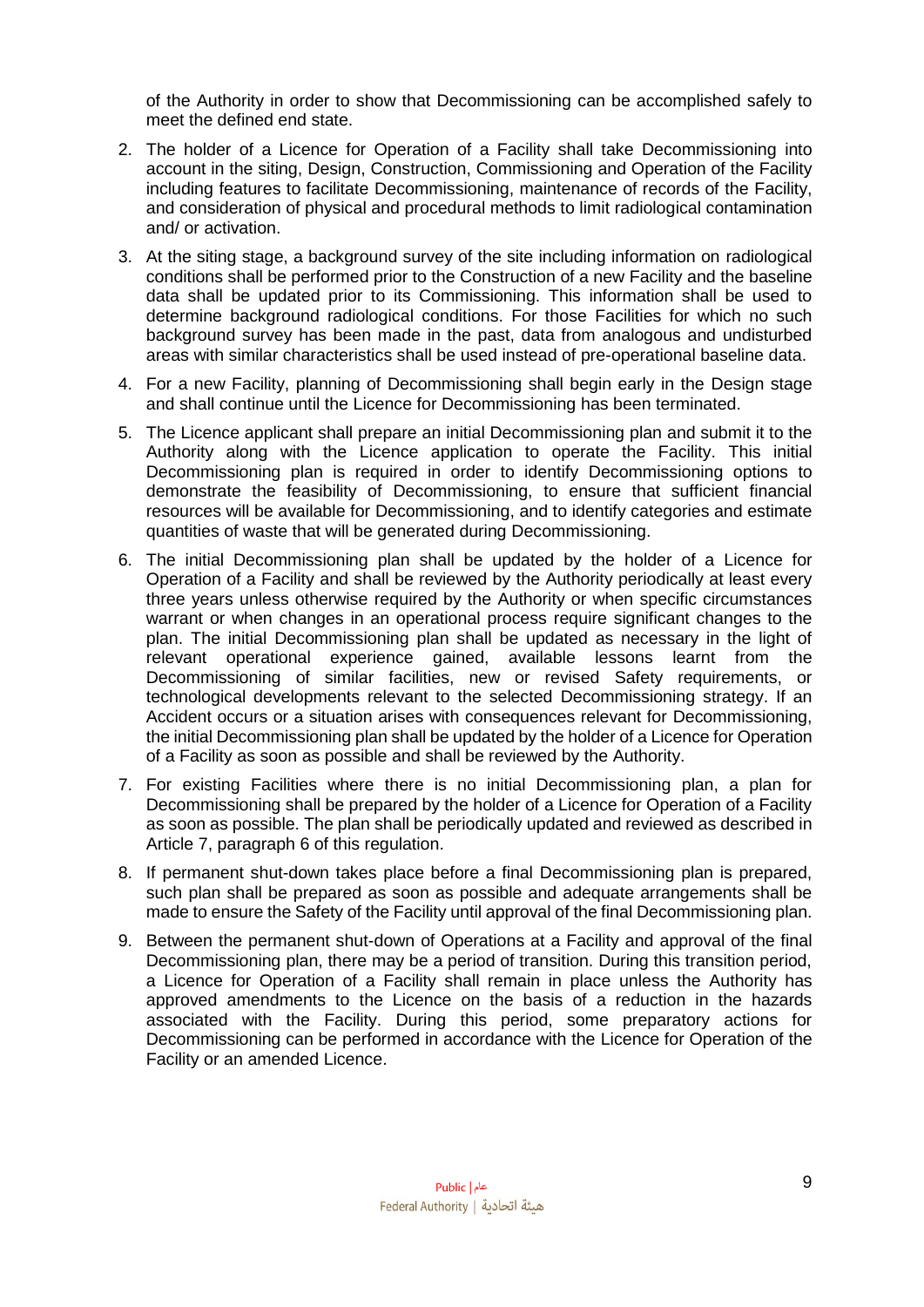## **Preparation for Decommissioning**

#### Article (8)

- <span id="page-9-1"></span><span id="page-9-0"></span>1. A human resources programme shall be developed in order to ensure that sufficient, motivated and qualified personnel are available for the safe Operation of the Facility up to final shut-down; for conducting activities in a safe manner during the preparatory period for Decommissioning; and for safely carrying out the Decommissioning of the Facility.
- 2. In the preparatory period for Decommissioning, a high level of operational Safety shall be maintained until the Nuclear Fuel has been removed from the Facility.
- 3. For a multiple reactor Nuclear Facility, appropriate measures shall be put in place to ensure that common systems and common equipment remain fully available to support the safe Operation of all the generating units.
- 4. The Operator shall be aware over the operating lifetime of the Facility of the needs in relation to future Decommissioning. Experience and knowledge with regard to radiologically contaminated or irradiated Structures, Systems and Components (SSCs) gained in modification and Maintenance activities at the Facility shall be recorded and retained to facilitate the planning of Decommissioning. Complete and reviewed information shall be compiled to be transferred to the organisation responsible for managing the Decommissioning phase.
- <span id="page-9-2"></span>5. The implications for Safety of the activities in the transitional phase prior to the commencement of Decommissioning shall be assessed and shall be managed so as to avoid undue hazards and to ensure Safety.

#### **Termination of a Licence for Operation of a Facility**

# Article (9)

- <span id="page-9-3"></span>1. The holder of a Licence for Operation of a Facility shall inform the Authority about permanent shut-down of a Facility prior to such shut-down. If a Facility is permanently shut down and/ or is no longer used for its intended purpose, an application for a Licence for Decommissioning shall be submitted to the Authority for approval within two years of permanent shut-down, unless an alternative schedule is agreed by the Authority.
- 2. When a holder of a Licence for Operation of a Facility has decided to permanently cease operations, the holder of a Licence for Operation of a Facility shall, within 30 days from the date of its decision, submit a written certification to the Authority, stating the date on which operations have ceased or will cease.
- 3. Once Nuclear Fuel has been permanently removed from the reactor vessel, the holder of a Licence for Operation of a Facility shall submit a written certification to the Authority stating the date on which the Nuclear Fuel was removed from the reactor vessel and the disposition of the Nuclear Fuel.
- 4. Upon receipt by the Authority of the certifications for permanent cessation of operations and permanent removal of Nuclear Fuel from the reactor vessel or upon entry into force of a final legally effective order to permanently cease operations, a Licence for Operation of a Facility will no longer be in force for the Operation of a Facility or for the emplacement of Nuclear Fuel into the reactor vessel or for the retention of Nuclear Fuel in the reactor vessel.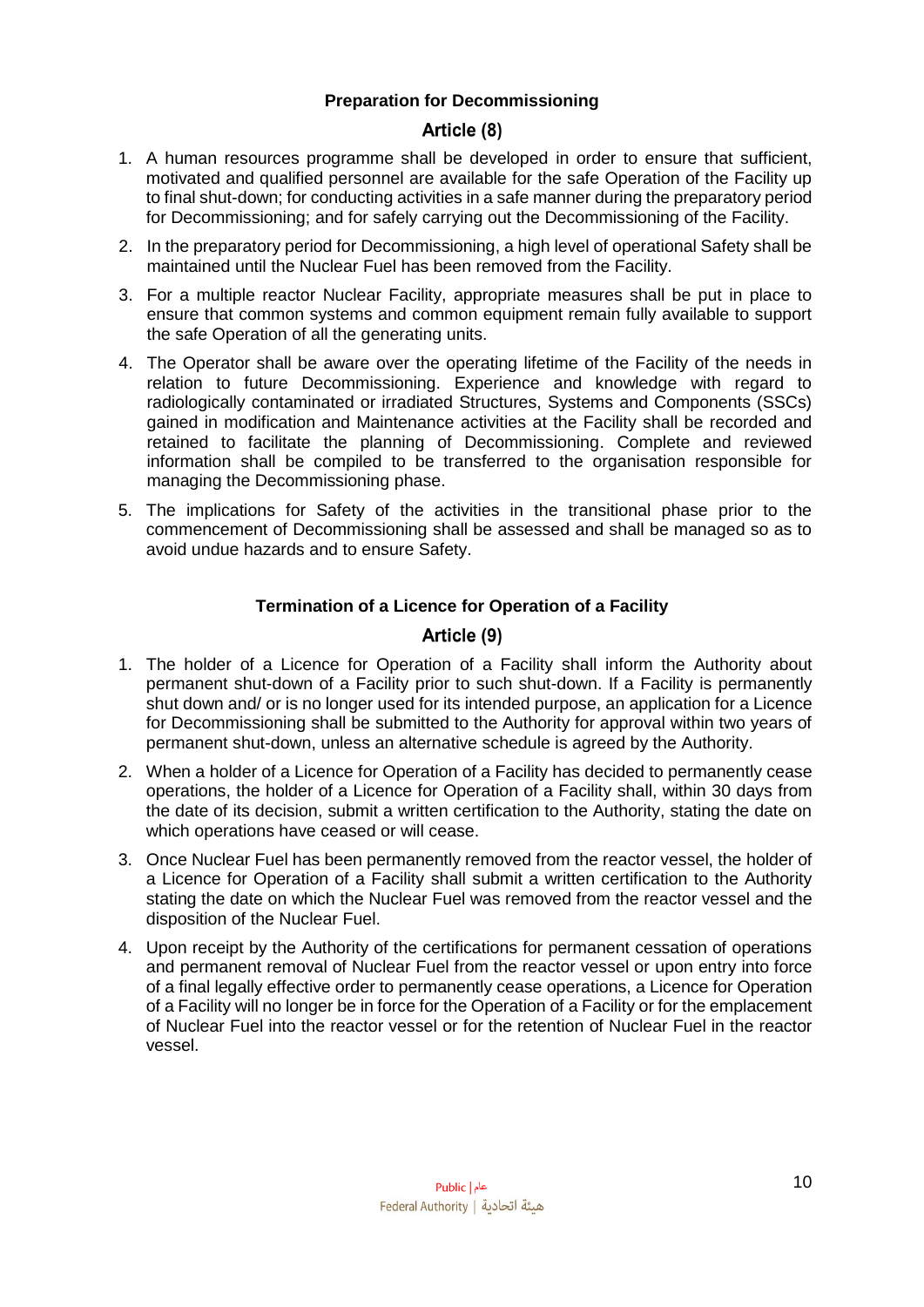- 5. The holder of a Licence for Operation of a Facility shall submit an application for termination of a Licence. The application for termination of a Licence shall include or be preceded by a Licence termination plan to be submitted to the Authority for approval according to the following procedure:
	- The Licence termination plan shall be a supplement to the Final Safety Analysis Report (FSAR) or equivalent and shall be submitted at least two years before termination of the Licence date.
	- b) The Licence termination plan shall include:
		- i. Site characterisation;
		- ii. Identification of remaining dismantlement activities;
		- iii. Plans for site remediation;
		- iv. Detailed plans for the final radiation survey;
		- v. A description of the end use of the site, if restricted;
		- vi. An updated site-specific estimate of remaining Decommissioning costs;
		- vii. Any new information or significant environmental change associated with the proposed termination activities of the holder of a Licence for Operation of a Facility; and
		- viii. Identification of parts, if any, of the Facility or site that were released for use before approval of the Licence termination plan.

#### **Responsibilities of the holder of a Licence for Decomissioning**

# Article (10)

- <span id="page-10-1"></span><span id="page-10-0"></span>1. The holder of a Licence for Decommissioning shall conduct the Decommissioning actions in compliance with the Licence for Decommissioning and with requirements derived from other applicable laws and regulations issued by the Authority pursuant to the Law. The holder of a Licence for Decommissioning shall be responsible for all aspects of Safety, Radiation Protection and environmental protection during Decommissioning.
- 2. The responsibilities of the holder of a Licence for Decommissioning shall include:
	- a) Submitting a final Decommissioning plan and supporting documents for review and approval by the Authority in accordance with this regulation in order to obtain the Licence for Decommissioning;
	- b) Managing the Decommissioning project and conducting Decommissioning actions or ensuring oversight of the actions conducted by contractors;
	- c) Managing the remaining operational waste from the Facility and all waste from Decommissioning;
	- d) Performing Safety Assessments and environmental impact Assessments in support of Decommissioning actions;
	- e) Preparing and implementing appropriate Safety procedures including Emergency plans;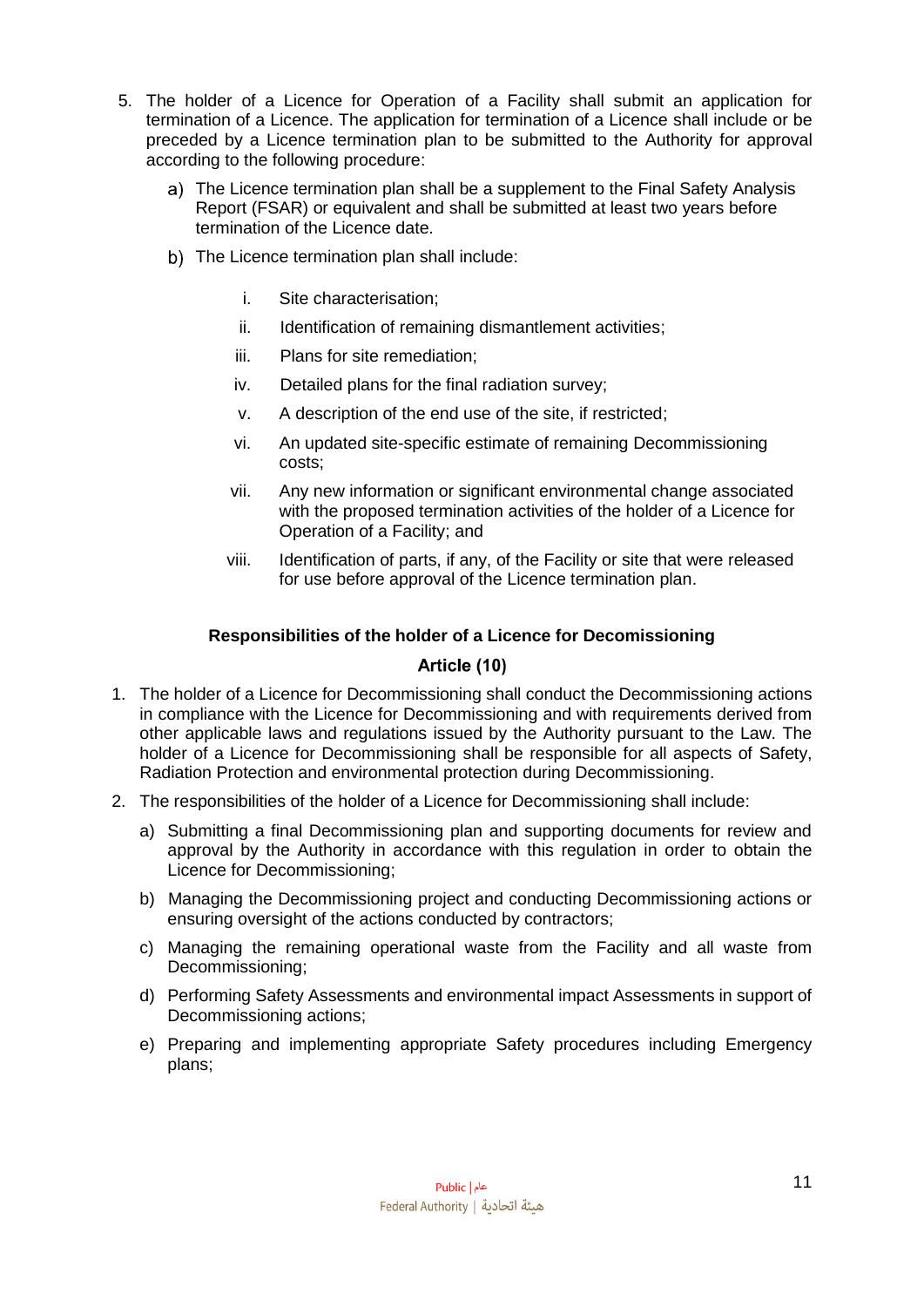- f) Ensuring that properly trained, qualified and competent staff are available for the Decommissioning project;
- g) Performing radiological surveys in support of Decommissioning;
- h) Verifying that end state criteria have been met by performing a final survey; and
- <span id="page-11-0"></span>i) Retaining records and submitting reports as required by the Authority.

# **Integrated Management of Decommissioning**

# Article (11)

- <span id="page-11-1"></span>1. The holder of a Licence for Decommissioning shall ensure that its integrated Management System covers all aspects of Decommissioning in accordance with FANR Regulation for Management Systems for Nuclear Facilities (FANR-REG-01) and IAEA GS-R-3: The Management System for Facilities and Activities, as applicable.
- 2. The holder of a Licence for Decommissioning shall establish and implement an integrated Management System in accordance with Article 11, paragraph 1 of this regulation. If the holder of a Licence for Decommissioning changes during the Decommissioning of the Facility, procedures shall be put in place to ensure transfer of responsibilities for Decommissioning to the new holder of a Licence for Decommissioning.

# **Final Decommissioning Plan**

# Article (12)

- <span id="page-11-3"></span><span id="page-11-2"></span>1. Prior to the conduct of Decommissioning actions, a final Decommissioning plan shall be prepared and submitted to the Authority for review and approval. The approved final Decommissioning plan will be a supplement to the Safety Analysis report or equivalent.
- 2. Licensees shall not perform any major Decommissioning actions until the Authority has issued the Licence for Decommissioning and until certifications of permanent cessation of operations and permanent removal of Nuclear Fuel from the reactor vessel have been submitted to the Authority.
- 3. The holder of a Licence for Operation of a Facility shall inform the Authority about its intention to have permanent cessation of the Operation within two years prior to shutting down a Facility permanently. If a Facility is permanently shut down and/ or is no longer used for its intended purpose, a final Decommissioning plan shall be submitted to the Authority for approval within two years of permanent shut-down unless an alternative schedule is agreed by the Authority.
- 4. The final Decommissioning plan and supporting documents shall include the following: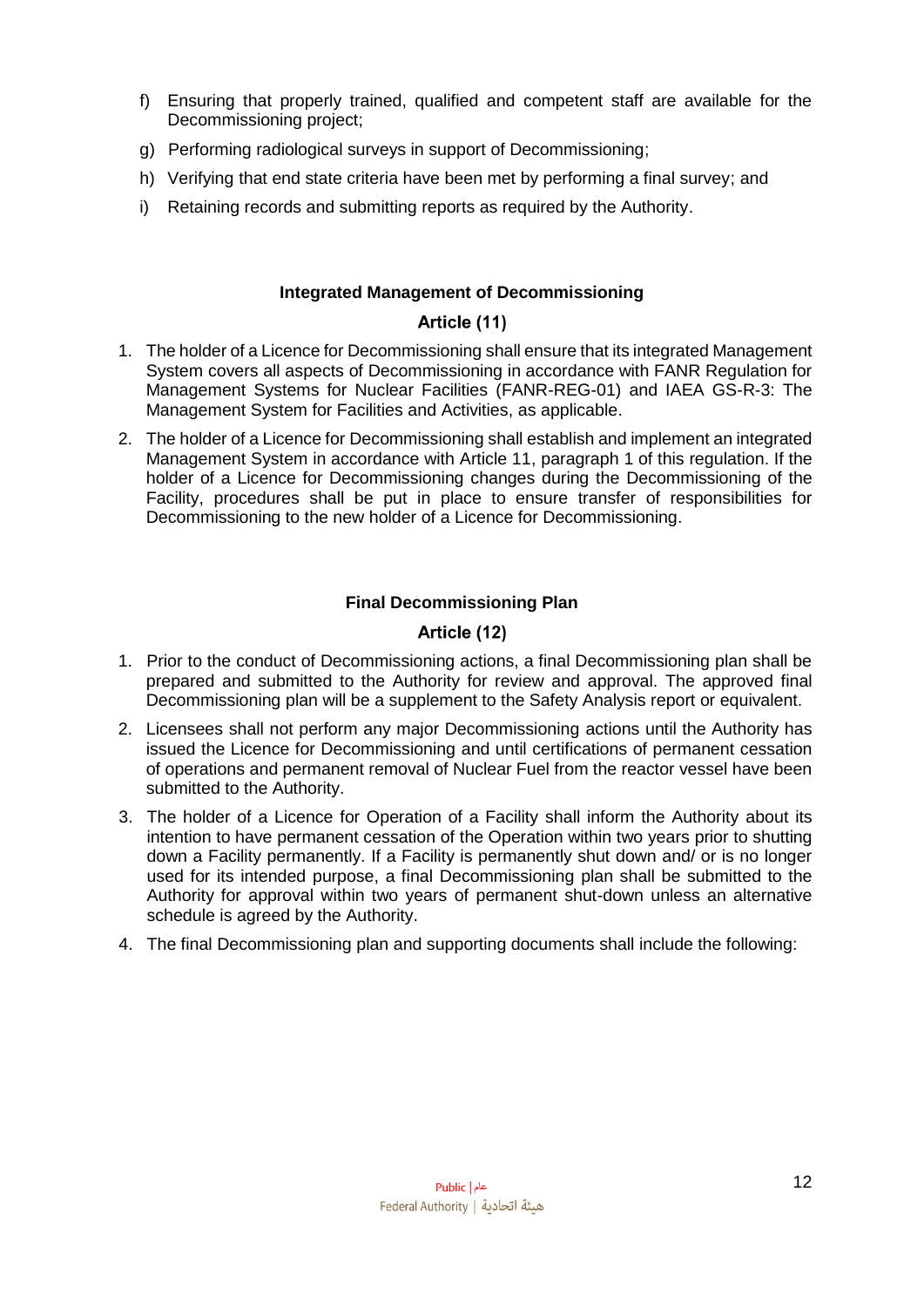- a) the selected Decommissioning strategy;
- b) a description of the planned Decommissioning activities;
- c) the schedule for Decommissioning;
- d) type and sequence of Decommissioning actions;
- e) the waste management strategy applied including clearance;
- f) the proposed end state and how the Decommissioning Licensee will demonstrate that the end state has been achieved;
- g) the Storage and Disposal of the Decommissioning waste;
- h) details of the financing for the completion of Decommissioning including the projected cost of managing irradiated fuel, as applicable; and
- i) the advice that has been sought and analysed of individuals and institutions in the community who may be affected by the Decommissioning, as appropriate.
- 5. All Decommissioning phases necessary to reach the end state shall be described in the final Decommissioning plan and supporting documents. Updates of the final Decommissioning plan shall include additional information for subsequent phases.
- 6. If the final Decommissioning plan or updates to it include new technologies and concepts for Decommissioning actions, the Decommissioning Licensee shall demonstrate prior to their use that the use of such methods is safe and can effectively achieve the desired result.
- 7. During the preparation and updating of the final Decommissioning plan, the extent and type of Radioactive Material at the Facility, including activated and radiologically contaminated structures and components, shall be determined by means of a detailed characterisation survey and on the basis of records collected during the operational period. If radiological contamination or Radioactive Waste from operations remains at the Facility (including in sub-surface soils and groundwater) such Radioactive Material shall be included in the characterisation survey. Additional characterisation of the site for the purpose of evaluating and preventing the potential migration of radionuclides shall be considered.
- 8. If Deferred Dismantling has been selected as a Decommissioning strategy, the Decommissioning Licensee shall demonstrate in the final Decommissioning plan and supporting documents that such an option will be implemented safely. The availability of adequate financial resources to ensure the Facility is maintained in a safe condition during the deferral period and for subsequent decontamination and/ or dismantling shall be demonstrated.
- 9. Updates of the final Decommissioning plan shall be made as necessary in the light of experience gained in Decommissioning, new or revised Safety requirements, or new or revised applicable regulations. Updates of the final Decommissioning plan by the Decommissioning Licensee shall be subject to review by the Authority.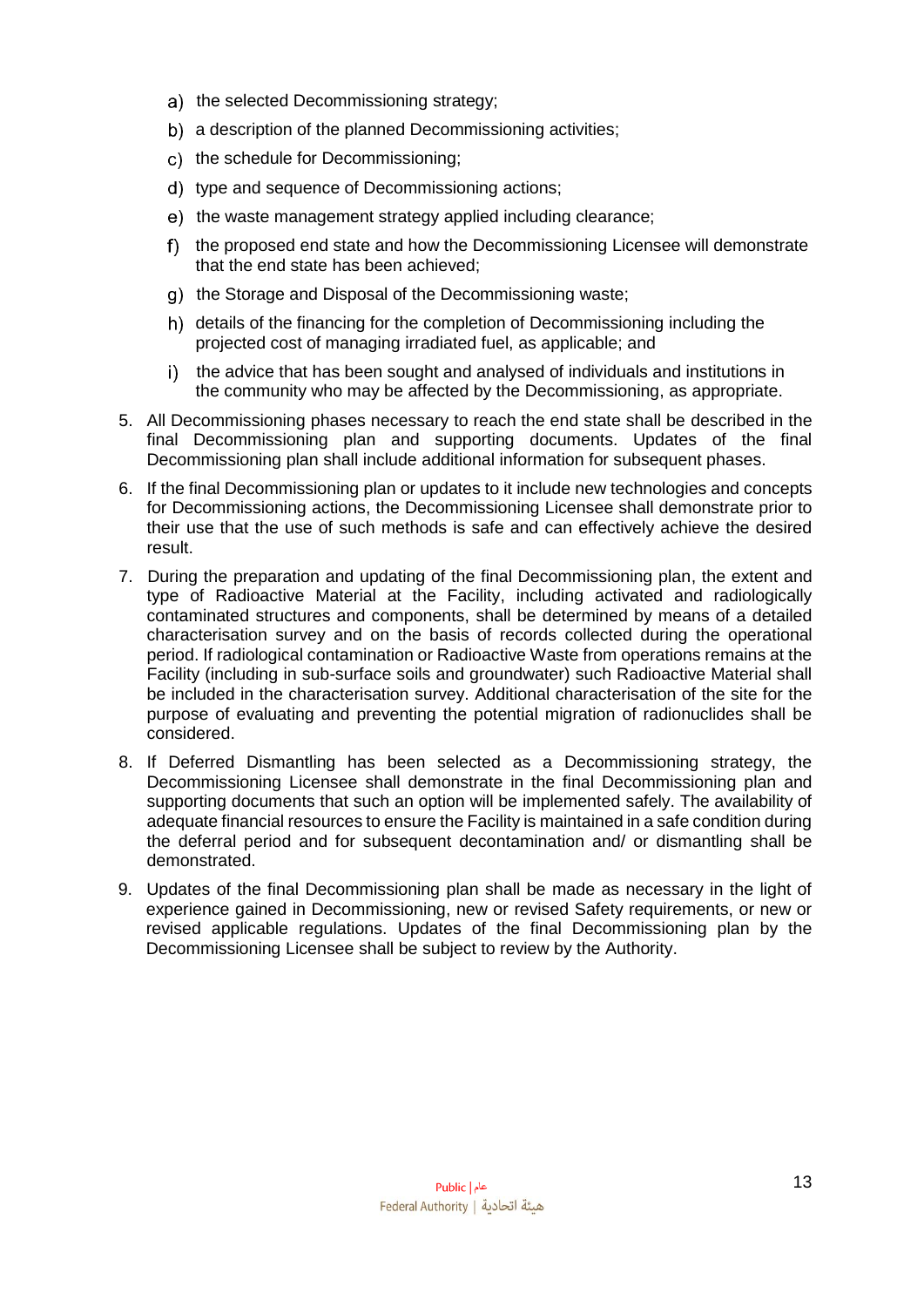## **Conduct of Decommissioning Actions**

#### Article (13)

- <span id="page-13-1"></span><span id="page-13-0"></span>1. The holder of a Licence for Decommissioning shall implement the Authority approved final Decommissioning plan including management of Radioactive Waste in compliance with applicable regulations and the Licence for Decommissioning issued by the Authority for this purpose.
- 2. In the case of Deferred Dismantling, the holder of a Licence for Decommissioning shall ensure that the Facility is maintained in a safe configuration so that subsequent decontamination and/ or dismantling can be performed. An adequate programme for Maintenance, monitoring and surveillance, which shall be subject to approval by the Authority, shall be developed to ensure Safety throughout the period of deferral.
- 3. Decommissioning will be completed within 60 years of permanent cessation of operations. Completion of Decommissioning beyond 60 years will be approved by the Authority only when necessary to protect public health and Safety. Factors that will be considered by the Authority in evaluating an alternative that provides for completion of Decommissioning beyond 60 years of permanent cessation of operations include unavailability of waste Disposal capacity and other site-specific factors affecting the Decommissioning Licensee's capability to carry out Decommissioning including the presence of other Nuclear Facilities at the site.
- 4. In accordance with the final Decommissioning plan, Decommissioning techniques shall be selected such that the protection of workers, the public and the environment are optimised; the generation of waste is minimised; and the potential negative impact on Storage and Disposal of waste is minimised by, inter alia, avoiding the use of decontamination techniques that may result in increased mobility of the radionuclides in the waste. As Decommissioning actions progress such as decontamination, cutting and handling of large components, new hazards may arise. The impact of these actions on Safety shall be assessed and managed so that the potential consequences of such new hazards are prevented and/ or detected, and mitigated.
- 5. During Decommissioning, the Decommissioning Licensee shall keep updated the list of Structures, Systems and Components (SSCs) important to Safety. Such Structures, Systems and Components can progressively be de-classified and dismantled as the Decommissioning progresses, provided that the Facility's Inspection and Maintenance programme is updated accordingly.

# **Emergency Response Arrangements**

# Article (14)

- <span id="page-13-3"></span><span id="page-13-2"></span>1. Emergency preparedness and response arrangements commensurate with the hazards shall be established and maintained and events important to Safety shall be reported to the Authority in a timely manner in accordance with the requirements in FANR Regulation for Emergency Preparedness for Nuclear Facilities (FANR-REG-12) and FANR Regulation for Basic Safety Standards for Facilities and Activities involving Ionizing Radiation other than in Nuclear Facilities (FANR-REG-24) for nuclear and radiological emergencies respectively.
- 2. For Nuclear Facilities, the Decommissioning Licensee shall revise the Emergency Plan to be commensurate with the hazards during Decommissioning as described in Article 8 of FANR Regulation for Emergency Preparedness for Nuclear Facilities (FANR-REG-12) and submit it to the Authority for approval.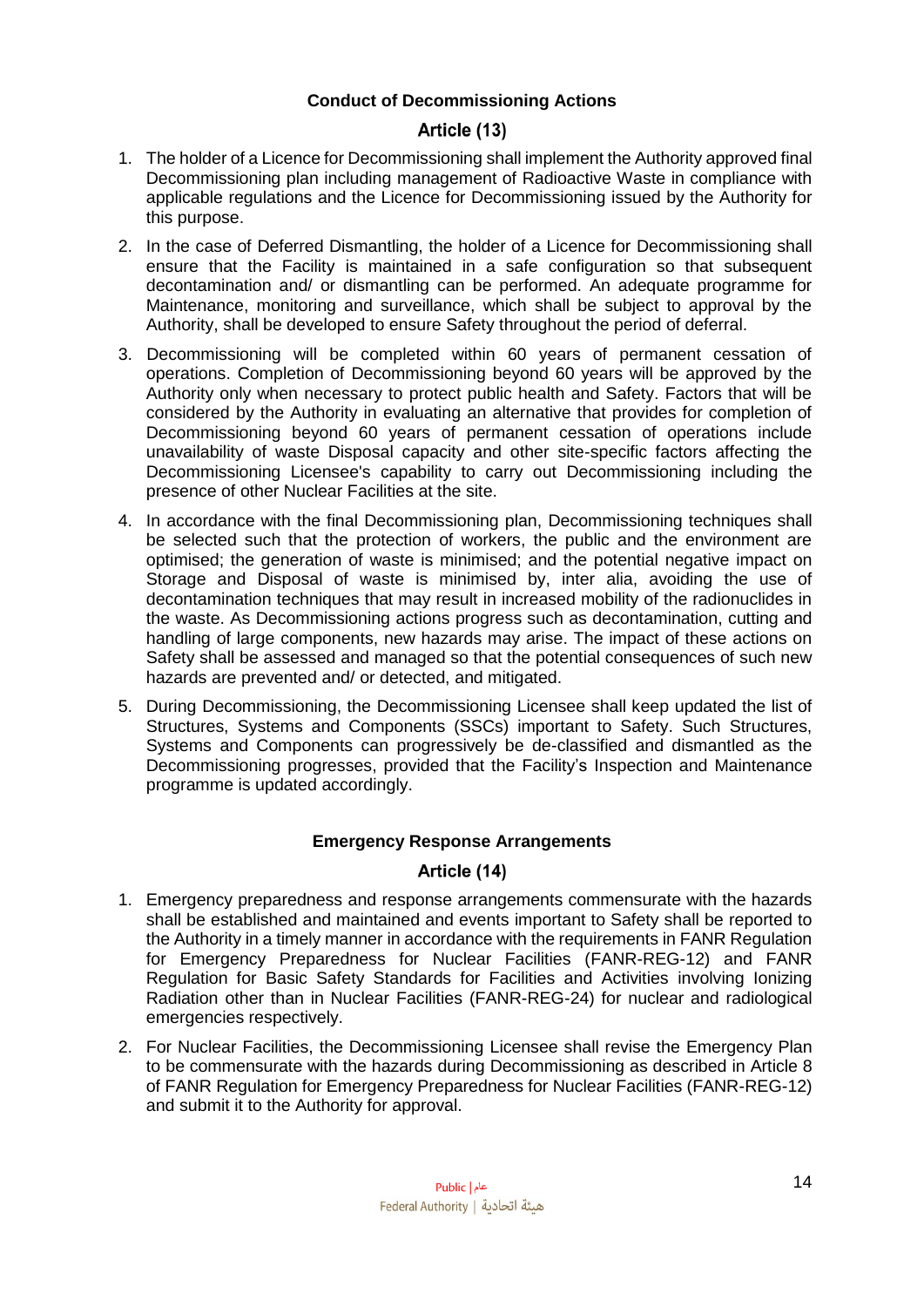#### **Radioactive Waste Management**

# Article (15)

- <span id="page-14-1"></span><span id="page-14-0"></span>1. Radioactive Waste arising from operational activities that remains at the Facility and Radioactive Waste that is generated during Decommissioning shall be disposed of in accordance with requirements as stipulated by the Authority. If Disposal capacity is not available, Radioactive Waste shall be stored safely in accordance with the FANR Regulation for Pre-disposal Management of Radioactive Waste (FANR-REG-26) and FANR Regulation for Radiation Protection and Predisposal Radioactive Waste Management in Nuclear Facilities (FANR-REG-11) or FANR Regulation on Basic Safety Standards for Facilities and Activities involving Ionising Radiation other than in Nuclear Facilities (FANR-REG-24), as applicable.
- 2. Prior to starting Decommissioning, the Decommissioning Licensee shall ensure the availability of adequate Processing and Storage capabilities and transport packages for the Radioactive Waste.
- 3. The Decommissioning Licensee shall ensure traceability for all waste generated during Decommissioning. The Decommissioning Licensee shall maintain up-to-date records of the waste generated, stored in the Facility or transferred to another authorised licensed Facility, and shall specify the quantity, characteristics, treatment methods and destination of the waste in the said records.
- 4. If operational Radioactive Waste or Nuclear Fuel is present in the Facility after its permanent shut-down, such material shall be removed prior to Decommissioning and shall be transported to a licensed Facility in compliance with the FANR Regulation for the Safe Transport of Radioactive Materials (FANR-REG-13) and FANR Regulation for the System of Accounting for and Control of Nuclear Material and Application of Additional Protocol (FANR-REG-10). In case such removal is not possible during the period of transition between permanent shut-down and the receipt of the Licence for Decommissioning, the approved final Decommissioning plan shall address the removal of these materials as part of Decommissioning (during initial phases of Immediate Dismantling or during the preparatory phase for safe Storage). In both cases, the management of such material shall be carried out in accordance with FANR Regulation for the System of Accounting for and Control of Nuclear Material and Application of Additional Protocol (FANR-REG-10), FANR Regulation for Pre-disposal Management of Radioactive Waste (FANR-REG-26) and FANR Regulation for Radiation Protection and Predisposal Radioactive Waste Management in Nuclear Facilities (FANR-REG-11) or FANR Regulation on Basic Safety Standards for Facilities and Activities involving Ionizing Radiation other than in Nuclear Facilities (FANR-REG-24), as applicable.

#### <span id="page-14-2"></span>**Completion of Decommissioning Actions and Termination of the Licence for Decommissioning**

# Article (16)

- <span id="page-14-3"></span>1. On the completion of Decommissioning actions, the holder of a Licence for Decommissioning shall demonstrate that the end state criteria as specified in the final Decommissioning plan and Article 17 requirements of this regulation have been met.
- 2. A final Decommissioning report shall be prepared by the holder of a Licence for Decommissioning to demonstrate that the end state of the Facility as specified in the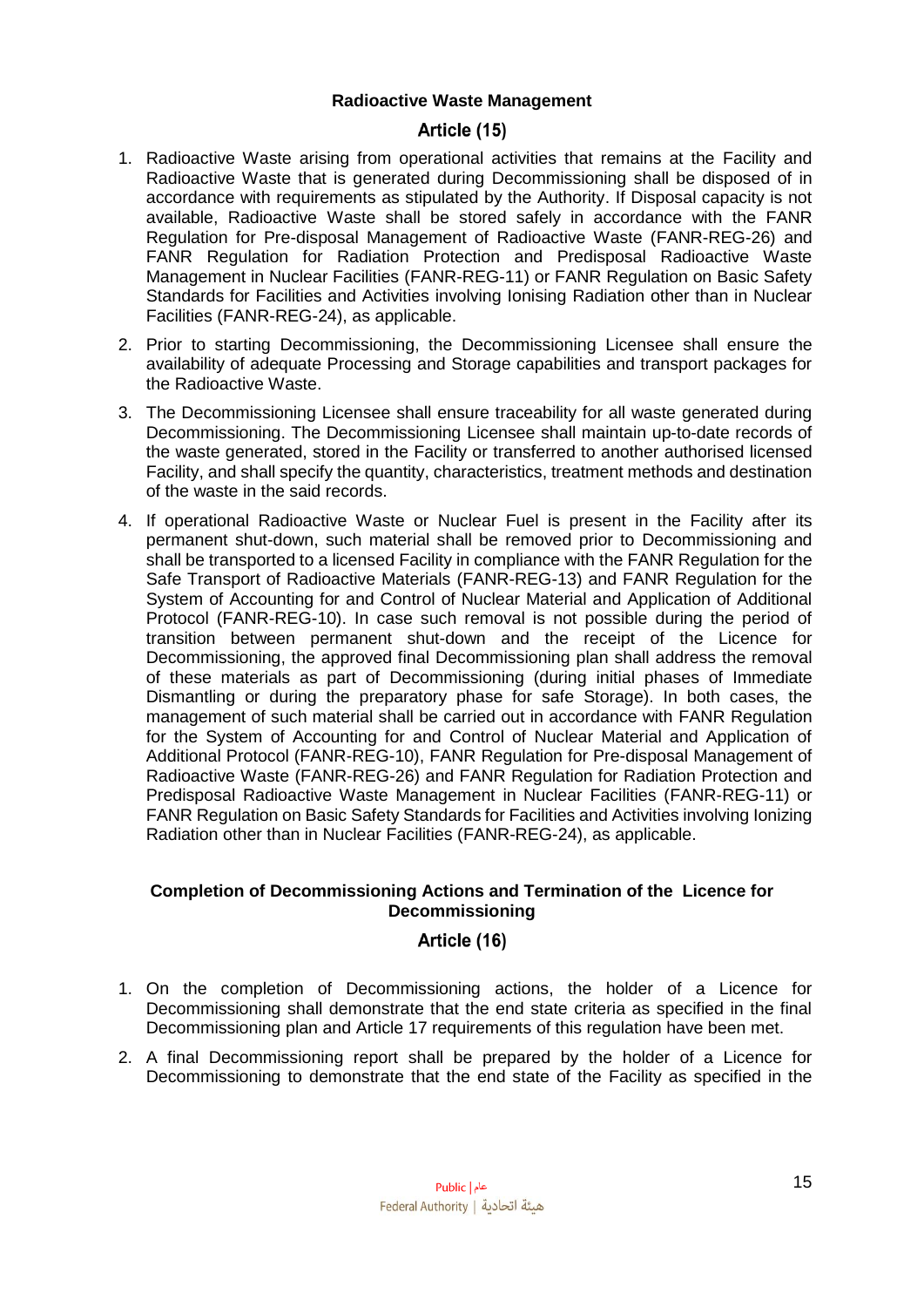approved final Decommissioning plan has been reached. This report shall be submitted to the Authority for review and approval.

- 3. If the approved Decommissioning end state is released from Regulatory Control with restrictions on the future use of the remaining structures, appropriate controls and programmes for monitoring and surveillance shall be established and maintained to ensure Safety and optimisation of protection of the public and the environment. These controls shall be subject to approval by the Authority. Responsibility for implementing and maintaining these controls and programmes shall be clearly assigned. The Authority shall ensure that a mechanism is put in place to ensure compliance with the restrictions on the future use of the Facility and/or site.
- 4. If Radioactive Waste is stored on the site after Decommissioning has been completed, a Licence amendment for the waste Storage Facility shall be sought from the Authority. The amended Licence shall include requirements for Decommissioning of the Storage Facility.
- 5. In the case of the release of part of the site from Regulatory Control, a Licence amendment for the remainder of the site remaining under Regulatory Control shall be sought from the Authority, as appropriate.
- 6. The Authority shall terminate a Licence for Decommissioning of a Nuclear Facility when the following conditions are met:
	- a) The Decommissioning has been performed in accordance with the approved final Decommissioning plan, and
	- b) The final radiation survey and associated documentation demonstrate that the Facility and site have met the criteria for Decommissioning in Article 17 of this regulation.
- 7. The Authority shall decide on Termination of the Licence for Decommissioning of other Facilities when the following conditions are met:
	- a) A Licensee that permanently ceases operations shall apply to the Authority to have the Licence for Decommissioning terminated within two years following permanent cessation of operations, and in no case later than one year prior to expiration of the Licence for Decommissioning. Each application for termination of a Licence for Decommissioning shall be accompanied or preceded by a proposed Decommissioning plan. The contents of the Decommissioning plan are specified in Article 12, paragraph 4 of this regulation.
	- b) The Authority has determined that:
		- i. the Decommissioning has been performed in accordance with the approved Decommissioning plan, and
		- ii. the radiation survey carried out for the termination of the Licence and associated documentation demonstrate that the Facility and site are suitable for release from Regulatory Control in accordance with the criteria in Article 17 of this regulation.

# **Radiological Criteria for Decommissioning Licence Termination**

# Article (17)

<span id="page-15-1"></span><span id="page-15-0"></span>1. A site will be considered acceptable for unrestricted use if the residual radioactivity that is distinguishable from background radiation results in an Effective Dose to a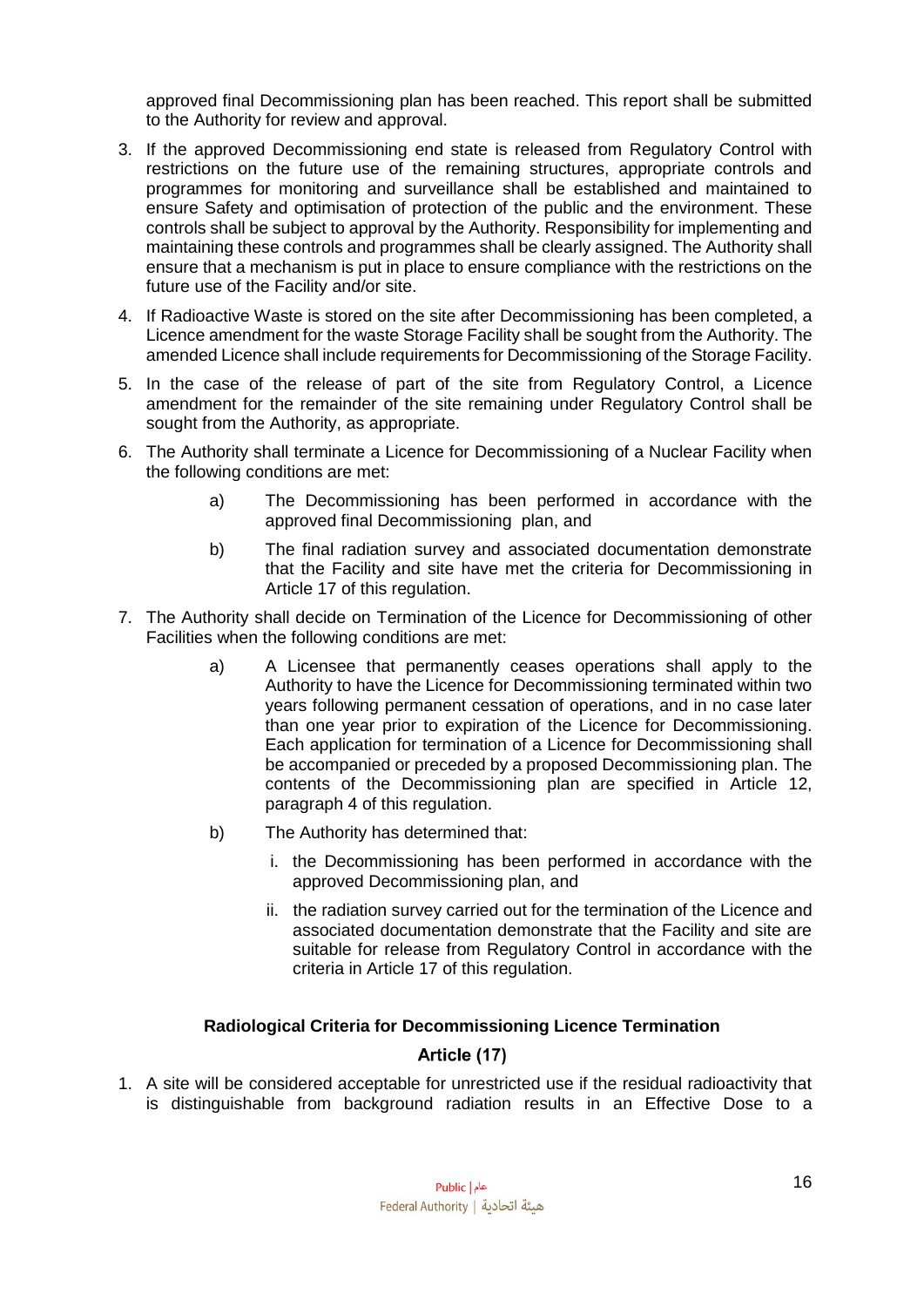Representative Person that does not exceed 0.3 mSv per year (including that from groundwater sources of drinking water) and the residual radioactivity has been reduced to levels that are as low as reasonably achievable (ALARA). Determination of the levels that are ALARA shall take into account any detrimental effect from transportation accidents arising during decontamination and waste Disposal activities.

- 2. A site will be considered acceptable for termination of the Licence for Decommissioning under restricted conditions if:
	- a) The holder of a Licence for Decommissioning can demonstrate that further reductions in residual radioactivity necessary to comply with the provisions of Article 17, paragraph 1 of this regulation, would result in net public or environmental harm or were not being made because the residual levels associated with restricted conditions are ALARA. Determination of the levels that are ALARA shall take into account any detrimental effect from transportation accidents arising during decontamination and waste Disposal activities;
	- b) The holder of a Licence for Decommissioning has made provisions for legally enforceable Institutional Control that provides reasonable assurance that the Effective Dose from residual radioactivity distinguishable from background to a Representative Person will not exceed 0.3 mSv per year;
	- The holder of a Licence for Decommissioning has provided sufficient financial assurance to enable an independent third party including a governmental custodian of a site to assume and carry out responsibilities for any necessary control and Maintenance of the site, and
	- Residual radioactivity at the site has been reduced so that if the Institutional Controls were no longer in effect, there would be reasonable assurance that the Effective Dose from residual radioactivity distinguishable from background radioactivity to a Representative Person is ALARA and would not exceed either:
		- i. 1 mSv per year; or
		- ii. 5 mSv per year provided that the holder of a Licence for Decommissioning:
			- a) Demonstrates that further reductions in residual radioactivity necessary to comply with the 1 mSv/y value envisaged in paragraph 2(d)i of Article 17 of this regulation are not technically achievable, would be prohibitively expensive, or would result in net public or environmental harm;
			- b) Makes provisions for durable Institutional Controls; and
			- c) Provides sufficient financial assurance to enable a government entity or independent third party, if applicable, and a governmental custodian of a site to carry out periodic verifications on the site at least one time in five years to assure that the Institutional Controls remain in place and in compliance with paragraph 2(b) of Article 17 of this regulation and to assume and carry out responsibilities for any necessary control and maintenance of those controls.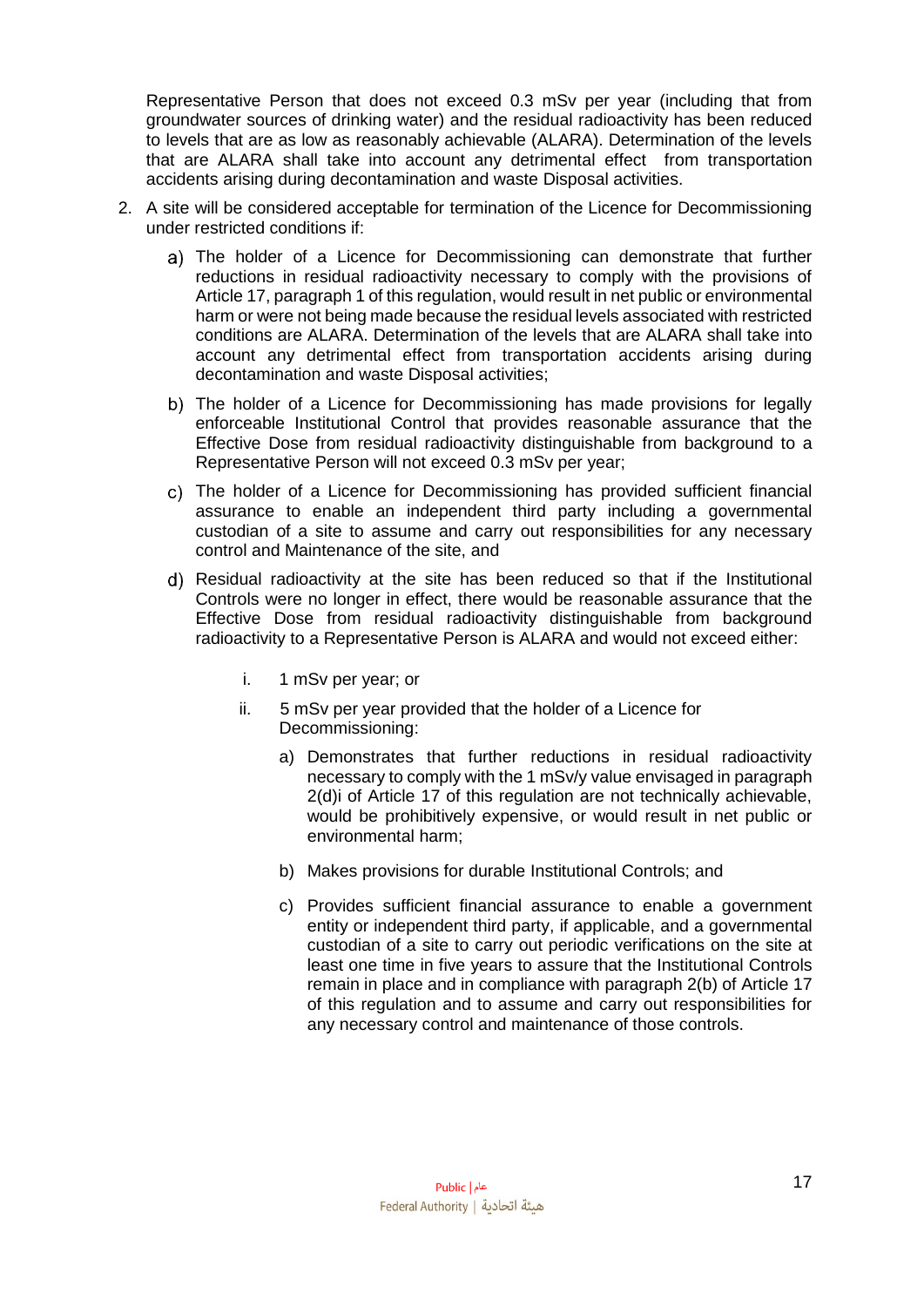# **Reporting and Record-keeping for Decommissioning**

# Article (18)

<span id="page-17-1"></span><span id="page-17-0"></span>1. Each holder of a Licence for Operation of a Nuclear Facility shall report to the Authority at least once every three years on the status of its Decommissioning funding for each reactor under its Licence for Operation. The information in such report shall include, at a minimum, the following items:

a) an estimate of the amount of Decommissioning funds to be required for Decommissioning of the Nuclear Facility;

b) an estimate of the amount of Decommissioning funds accumulated at the end of the calendar year preceding the date of the report;

c) a schedule of the annual amounts remaining to be collected;

d) the assumptions used regarding rates of escalation in Decommissioning costs, rates of earnings on Decommissioning funds, and rates of other factors used in funding projections;

e) any contracts upon which the holder of a Licence for Operation is reliant upon for uncollected funds that are estimated to be needed for Decommissioning;

f) any modifications occurring to the current method of providing financial assurance from the holder of a Licence for Operation since the last submitted report; and

g) any material changes to financial agreements.

If any of the preceding items is not applicable, the holder of a Licence for Operation should state so in its report. Where a Facility that is within five years of the projected end of its Operation or where conditions have changed such that the Facility will close within five years (before the end of its licensed life) or has already closed (before the end of its licensed life) or is involved in a merger or an acquisition, the holder of the Licence for Operation of said Facility shall submit this report to the Authority on an annual basis.

- 2. Each holder of a Licence for Operation of a Nuclear Facility shall at or about five years prior to the projected end of operations submit to the Authority a preliminary Decommissioning cost estimate, which includes an up-to-date Assessment of the major factors that could affect the cost of Decommissioning.
- 3. Each holder of a Licence for Operation of other Facility shall at or about two years prior to the projected end of operations submit to the Authority a final Decommissioning plan containing a cost estimate for Decommissioning and an up-to-date Assessment of the major factors that could affect planning for Decommissioning.
- 4. Each holder of a Licence for Operation of a Facility shall keep records of information important to the safe and effective Decommissioning of the Facility in an identified location to be transferred to the holder of a Licence for Decommissioning. If records of relevant information are kept for other purposes, reference to these records and their locations may be used. Information that the Authority considers important to Decommissioning consists of: